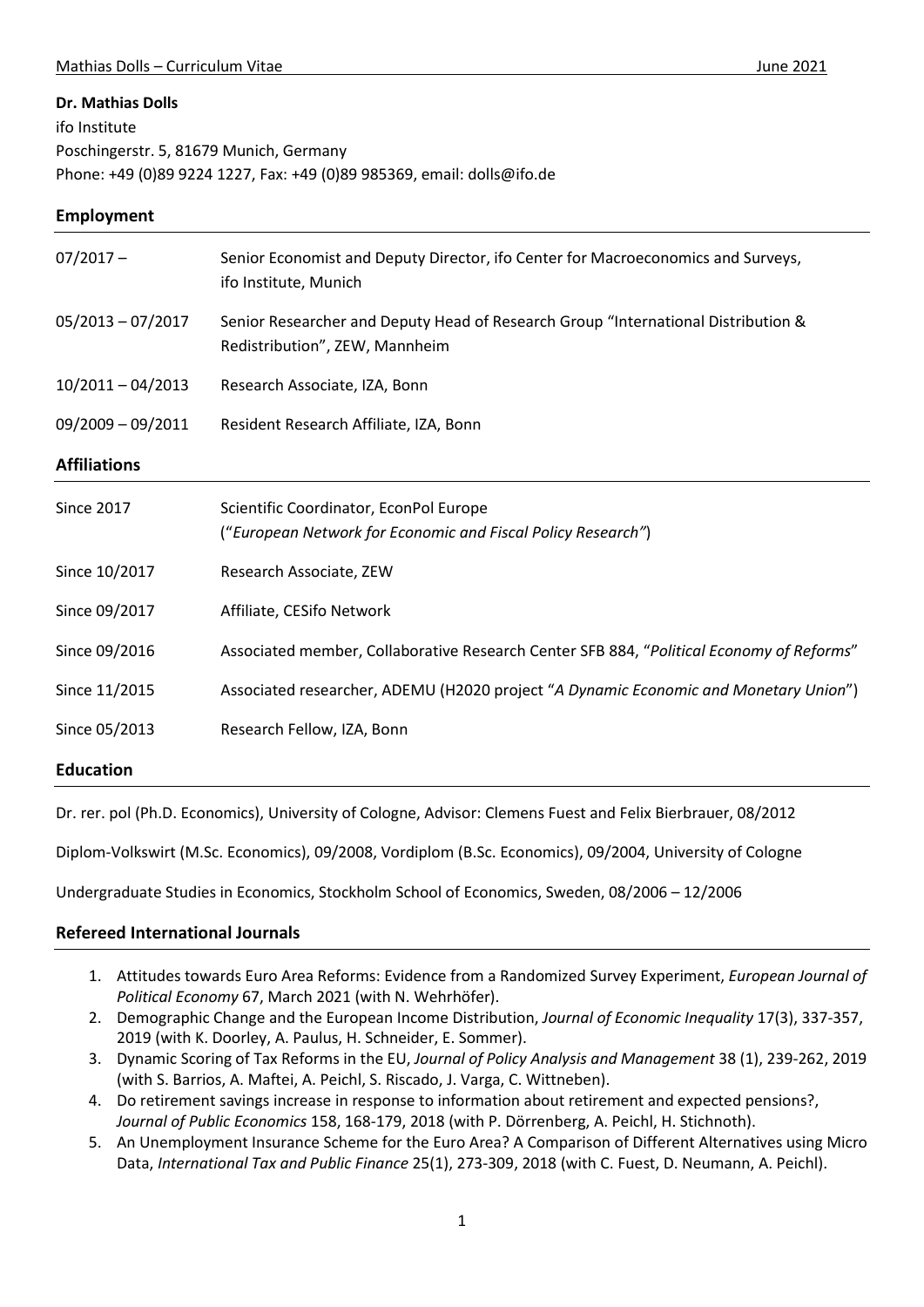- 6. Fiscal Sustainability and Demographic Change: A Micro Approach for 27 EU Countries, *International Tax and Public Finance* 24(4): 575-615, 2017 (with K. Doorley, A. Paulus, H. Schneider, S. Siegloch, E. Sommer).
- 7. Reconciling Insurance with Market Discipline: A Blueprint for a European Fiscal Union, *CESifo Economic Studies* 62 (2), 210-231, 2016 (with C. Fuest, F. Heinemann, A. Peichl).
- 8. German Public Finances through the Financial Crisis, *Fiscal Studies* 36 (4), 453-474, 2015 (with M. Blömer, C. Fuest, M. Löffler, A. Peichl).
- 9. Tax Policy and Income Inequality in the U.S., 1979-2007, *Economic Inquiry* 53 (2), 1061-1085, 2015 (with O. Bargain, H. Immervoll, D. Neumann, A. Peichl, N. Pestel, S. Siegloch).
- 10. Tax-Benefit revealed Social Preferences in Europe and the US, *Annals of Economics and Statistics*, 113/114, 257-289, 2014 (with O. Bargain, D. Neumann, A. Peichl, S. Siegloch).
- 11. Comparing Inequality Aversion across Countries when Labor Supply Responses Differ, *International Tax and Public Finance*, 21 (5), 845-873, 2014 (with O. Bargain, D. Neumann, A. Peichl, S. Siegloch).
- 12. Fiscal Union in Europe? Redistributive and Stabilising Effects of a European Tax-Benefit System and Fiscal Equalisation Mechanism, *Economic Policy* 28 (75), 375-422, 2013 (with O. Bargain, C. Fuest, D. Neumann, A. Peichl, N. Pestel, S. Siegloch).
- 13. Welfare, Labor Supply and Heterogeneous Preferences: Evidence for Europe and the US, *Social Choice and Welfare* 41: 789-817, 2013 (with O. Bargain, A. Decoster, D. Neumann, A. Peichl, S. Siegloch).
- 14. Automatic Stabilization and Discretionary Fiscal Policy in the Financial Crisis, *IZA Journal of Labor Policy* 1:4, 2012 (with C. Fuest, A. Peichl).
- 15. Automatic Stabilizers and Economic Crisis: US vs. Europe, *Journal of Public Economics* 96 (3-4), 279-294, 2012 (with C. Fuest, A. Peichl)*.*
- 16. Economic Crisis, Automatic Stabilization and Income Distribution, *Research in Labor Economics* 32, 227-256, 2011 (with C. Fuest, A. Peichl).

## **Refereed German Journals**

1. Wie wirken die automatischen Stabilisatoren in der Wirtschaftskrise? Deutschland im Vergleich zu anderen EU-Staaten und den USA, *Perspektiven der Wirtschaftspolitik* 11 (2), 132-145, 2010, (with C. Fuest, A. Peichl).

### **In the Editorial Process**

- 1. Calamities, Common Interests, Shared Identity: What Shapes Altruism and Reciprocity?, CEPR DP16186 (with C. Aksoy, A. Cabrales, R. Durante, L. Windsteiger), submitted.
- 2. The Effects of Early Retirement Incentives on Retirement Decisions, ifo Working Paper No. 291 (with C. Krolage), [revise and resubmit, *Journal of Public Economics*].
- 3. Fiscal Consolidation and Automatic Stabilization: New Results, CESifo Working Paper No. 8021 (with C. Fuest, A. Peichl, C. Wittneben), [revise and resubmit, *IMF Economic Review*].
- 4. Happy taxpayers? Income taxation and well-being, IZA DP No. 6999 (with A. Akay, O. Bargain, D. Neumann, A. Peichl, S. Siegloch), [revise and resubmit, *Journal of Public Economics*].
- 5. Who bears the burden of real estate transfer taxes? Evidence from the German housing market, CESifo Working Paper No. 8839 (with C. Fuest, C. Krolage, F. Neumeier), submitted.
- 6. An Unemployment Re-Insurance Scheme for the Eurozone? Stabilizing and Redistributive Effects, CESifo Working Paper No. 8219, submitted.

# **Work in Progress**

- 1. Economic Effects of Rent Control (with C. Fuest, F. Neumeier, D. Stöhlker).
- 2. Why is Support for Rent Control so high? (with P. Schüle, L. Windsteiger).
- 3. Evaluation of EU Regional Policy using Satellite Data (with J. Bachtrögler, P. Schüle, H. Taubenböck, M. Weigand).
- 4. Reducing Sexual Orientation Discrimination: Experimental Evidence from Basic Information Treatments (with C. Aksoy, Ch. Carpenter, R. De Haas, L. Windsteiger).
- 5. Partisan Tax Policy and Income Inequality.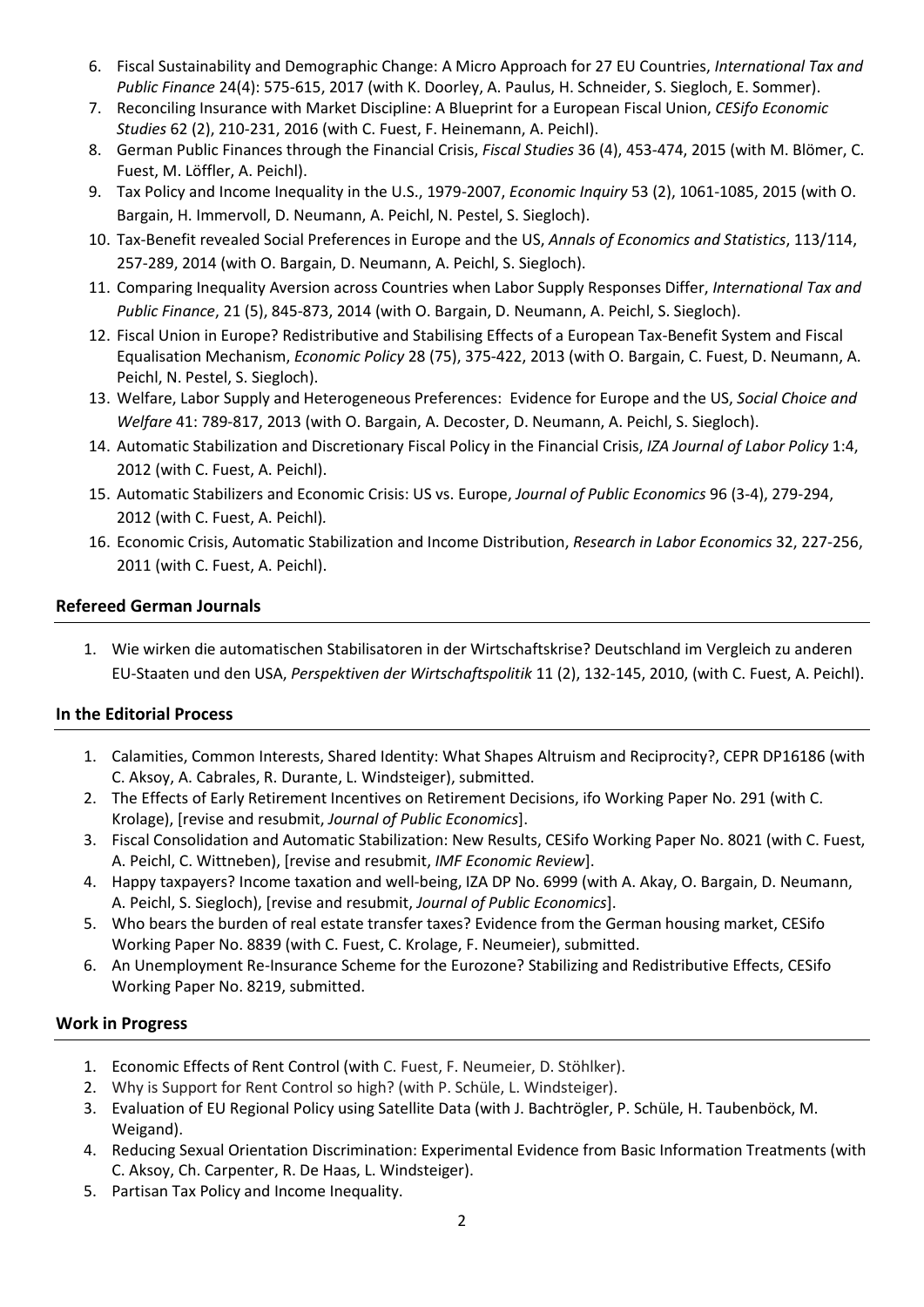6. Welfare Effects of Fiscal Integration in Europe: Insurance vs. Redistribution (with D. Neumann).

## **Research Projects – Project leader**

- 1. "Satellite: Regionalökonomische Analysen im EU-Binnenmarkt" (together with DLR, ILS and WIFO), ifo Institute on behalf of Bertelsmann-Foundation, 2020-21.
- 2. "The Impact of COVID-19 on the Transition Region", ifo Institute on behalf of EBRD, 2020.
- 3. "Are the current automatic stabilisers in the Euro Area Member States sufficient to smooth economic cycles?", ifo Institute on behalf of European Parliament, 2019.
- 4. "Policy Instruments for a Crisis-proof European Union", ifo Institute commissioned by Leibniz-Forschungsverbund "Krisen in einer globalisierten Welt" (together with ZEW Mannheim), 2018-19.
- 5. "Stabilizing effects of a European Fiscal Capacity", ifo Institute on behalf of Bertelsmann-Foundation, 2018.
- 6. "EconPol Europe European Network for Economic and Fiscal Policy Research", ifo Institute commissioned by Federal Ministry of Finance, 2017-2021.
- 7. "Convergence of Unemployment Benefit Schemes in Europe: Evidence at the Micro Level", ZEW on behalf of European Commission, 2016-2017.
- 8. "Feasibility and Added Value of a European Unemployment Benefit Scheme", ZEW and partners on behalf of European Commission, 2015-2016.
- 9. "Automatic Stabilizers in the Eurozone: Analysis of their Effectiveness at the Member State and Euro Area Level and in International Comparison", ZEW on behalf of German Federal Ministry of Finance, 2014.
- 10. "An Unemployment Benefit Scheme for the Euro Area: Evidence at the Micro Level", ZEW on behalf of European Commission (DG EMPL), 2014.
- 11. "Perspectives for a European Fiscal Union", ZEW on behalf of State of Baden-Württemberg, 2013-2015.
- 12. "Cost of Non-Europe of the absence of an unemployment insurance scheme for the Euro area", ZEW on behalf of European Parliament, 2013-2014 (incl. 2 expert hearings in the Employment Committee of the European Parliament).
- 13. "Changes in EU fiscal stabilizers during the Great Recession", Consultancy on behalf of European Central Bank, Fiscal Policy Division, 2012.

## **Research Projects – Member of the project team**

- 1. "EUROMOD: Technical Support for the Development and Update of EUROMOD", ifo Institute on behalf of the Joint Research Centre of the European Commission, 2021-24.
- 2. "Economic analysis in the area of taxation", ifo Institute and partners on behalf of European Commission (DG TAXUD), 2020-21.
- 3. "Entwicklung von Armut und Ungleichheit in Deutschland und Frankreich in den vergangenen 25 Jahren", ifo Institute on behalf of BMBF, 2018-2021.
- 4. "Convergence in EMU: What and How?", ifo Institute on behalf of European Parliament, 2018.
- 5. "European Network on Better Institutions", ZEW on behalf of State of Baden-Württemberg, 2016-2019.
- 6. "Labour supply modelling using the EUROMOD microsimulation model", ZEW on behalf of the Joint Research Centre of the European Commission, 2016-2017.
- 7. "Fiscal Policy in Europe After the Financial and Economic Crisis: Incentive, Stabilization and Distributional Effects", ZEW on behalf of State of Baden-Württemberg, 2013-2014.
- 8. "NEUJOBS Employment 2025: How will multiple transitions affect the European labour market", (IZA and partners on behalf of European Commission under the  $7<sup>th</sup>$  Framework Programme), 2011-2014.
- 9. "Changes in the redistributive capacity of tax-benefit systems: Simulation-based indicators", IZA on behalf of OECD, 2010-2011.
- 10. "The Role of Social Protection as an Economic Stabiliser" (IZA, WIFO, IDEA, FRDB and NIRAS on behalf of the European Parliament), 2010.
- 11. "Social Protection as an automatic stabilizer" (on behalf of Belgian EU Presidency), 2010.
- 12. "Untersuchung des deutschen Steuersystems auf Überwälzungsvorgänge und ihre Wirkungen" (FiFo Köln and RWI Essen, on behalf of the German Federal Ministry of Finance), 2007-2008.

# **Contributions to Books / Volumes / Non-Refereed Journals**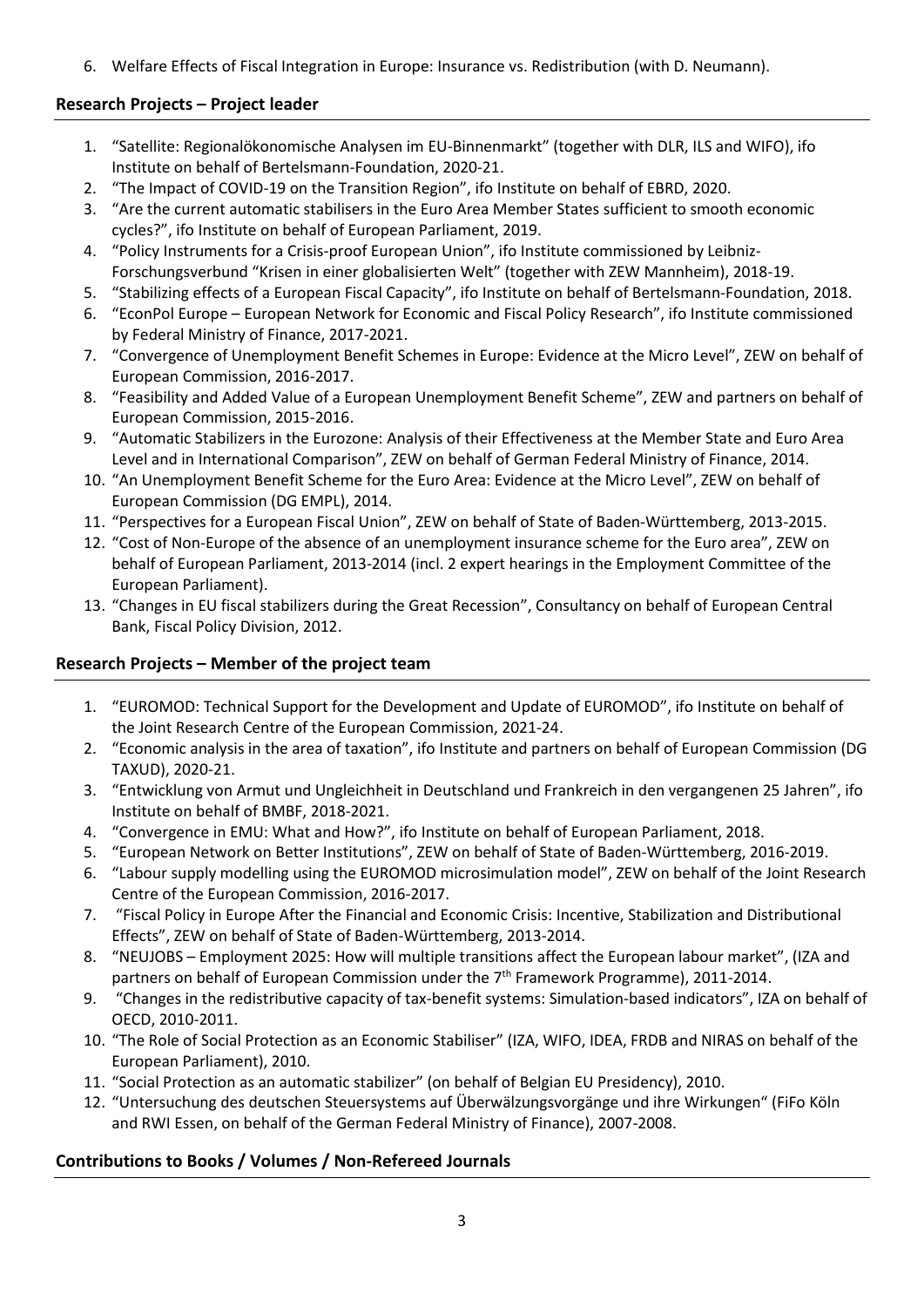- 1. Evaluation der EU-Regionalpolitik anhand von Satellitendaten, *ifo Schnelldienst* 6/2021 (with J. Bachtrögler-Unger, P. Schüle, H. Taubenböck, M. Weigand).
- 2. Ein Jahr Mietendeckel Wie hat sich der Berliner Immobilienmarkt entwickelt? *ifo Schnelldienst* 74(3), 26-29, 2021 (with C. Fuest, F. Neumeier, D. Stöhlker).
- 3. Covid-19, Trust and Solidarity in the EU, *EconPol Policy Report* No. 27*,* 2020 (with C. Aksoy, A. Cabrales, L. Windsteiger).
- 4. Ökonomische Effekte des Berliner Mietendeckels, *ifo Schnelldienst* 73 (3), p. 3-8, 2020 (with C. Fuest, C. Krolage, F. Neumeier, D. Stöhlker).
- 5. An Unemployment Re-Insurance Scheme for the Eurozone? Stabilizing and Redistributive Effects, *EconPol Policy Report 10*, 2019.
- 6. Incentivising Structural Reforms in Europe? A Blueprint for the European Commission's Reform Support Programme, *Intereconomics,* 2019 (with C. Fuest, C. Krolage, F. Neumeier, D. Stöhlker).
- 7. Auf dem Weg zur Sozialunion?, *ifo Schnelldienst* 72 (10), p. 8-11, 2019 (with A. Peichl).
- 8. An unemployment insurance scheme for the euro area?, in: *Towards a More Resilient Euro Area*, CEPS-ESMT-GCEE ebook edited by J. Andritzky and J. Rocholl, 2018 (with C. Fuest, D. Neumann and A. Peichl).
- 9. The Nature of Shocks and Their Absorption Channels, *EconPol Policy Report 3*, 2017 (with C. Alcidi, C. Fuest, C. Krolage, F. Neumeier).
- 10. Chances and Risks of a European Unemployment Benefit Scheme, *ZEW policy brief* No. 7, 2016.
- 11. A Basic UI Scheme for the Euro Area, *CESifo DICE Report* 1/2016 (with C. Fuest, D. Neumann, A. Peichl).
- 12. Fiscal Integration in the Eurozone: Economic Effects of Two Key Scenarios, in: *Towards a Resilient Eurozone - Economic, Monetary and Fiscal Policies*, Peter Lang, 2015 (with C. Fuest, D. Neumann, A. Peichl).
- 13. A Challenge for the G20: Globally Stipulated Debt Brakes and Transnational Independent Fiscal Supervisory Councils, *Intereconomics*, 2012, 47 (1), 31-38 (with A. Peichl, K. F. Zimmermann).
- 14. The Effects of the Recent Economic Crisis on Social Protection and Labour Market Arrangements across Socio-Demographic Groups, *Intereconomics*, 2012, 47 (4), 217-223 (with W. Eichhorst et al.).
- 15. Social Protection as an Automatic Stabilizer, *FISS book* 2011 (with C. Fuest, A. Peichl).
- 16. Untersuchung des deutschen Steuersystems auf Überwälzungsvorgänge und ihre Wirkungen. Forschungsprojekt des FiFo Köln und RWI Essen für das BMF, 2008 (with M. Thöne et al.).

# **Conferences Presentations / Invited Seminars / Hearings**

2021: Austrian Fiscal Advisory Council (*invited seminar*); CESifo Area Conference on Public Sector Economics; Workshop on Perceptions and Policy Preferences; IIPF (scheduled)

2020: Banque de France (*invited seminar*); Annual Meeting of the Austrian Economic Association, NOeG; JKU Linz; EFB-CEPR-ACES conference: Rethinking the European Fiscal Framework; Annual Meeting of the German Economic Association (VfS); EconPol Europe Annual Conference; Eurofound's expert hearing: "Looking backward to move forward: Converging through crises" (*invited talk*)

2019: JRC-EUROMOD Workshop, Seville; CEPS Ideas Lab; Bertelsmann Stiftung (*invited seminar*); CESifo Area Conference on Public Sector Economics; European Economic and Social Committee: public hearing (*invited talk*); CESifo Area Conference on Employment and Social Protection; ZEW Public Finance; IIPF; Annual Meeting of the German Economic Association (VfS); EconPol Europe Annual Conference; Ruhr Universität Bochum

2018: BMF Lunch Seminar (*invited seminar*); BMWi-Leibniz-Workshop "Europäische Wirtschaft stärken"; CEPS-Intereconomics conference: Economic Convergence in the EU; EconPol Europe Annual Conference

2017: Deutsche Bundesbank (*invited seminar*); ADEMU-conference: How much of a fiscal union for the EMU; MATAX, Mannheim; EconPol Europe Annual Conference

2016: ECB conference: Fiscal policy during and after the crisis; BMF: Public Finance Dialogue & Arbeitskreis Finanzwissenschaft (*invited talks*); ZEW Lunch Debate, Brussels; ADEMU-conference; Policy Research Forum on the Social Dimension of EMU (*invited talk*); European Pillar of Social Rights hearing 'The future of welfare systems' (*invited*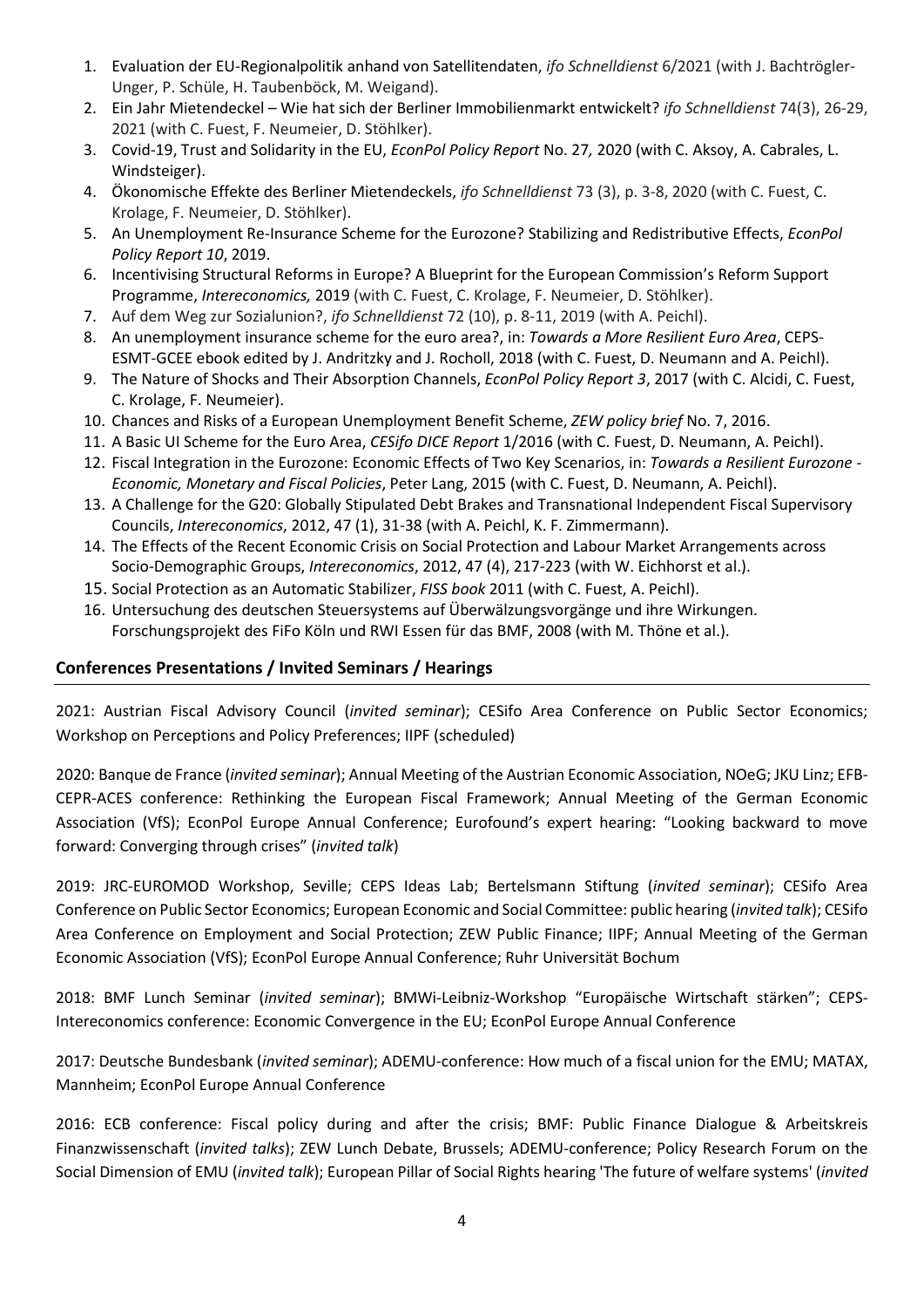*talk*); European Commission: Conference on "Feasibility and Added Value of a European Unemployment Benefit Scheme"; ZEW Public Finance Conference

2015: Slovak Council for Budget Responsibility (*invited seminar*); University of Salzburg (*invited seminar*); More Europe or more subsidiary, Freiburg; CESifo Summer Institute: Rethinking the Need for a Fiscal Union in the Eurozone; EEA, Mannheim; Toward a Genuine Economic and Monetary Union, Wien

2014: Hearing on 'Unemployment Insurance Scheme for the Euro Area', European Parliament (*invited talk*); Winter School on Inequality and Collective Welfare Theory; DG EMPL (*invited talk*); IWH/INFER Workshop; SEEK Annual Conference; Crisis, Institutions and Banking Union; DG EMPL: Conference on EMU-wide unemployment insurance as an automatic fiscal stabiliser (*invited talk*); IIPF; Annual Meeting of the German Economic Association (VfS); Trier; MiSoC/EUROMOD Workshop; Symposium "Die Soziale Agenda für die neuen EU-Akteure", Brussels (*invited talk*); NTA

2013: Winter School on Inequality and Collective Welfare Theory; IZA Workshop on the Future of Labor; Meeting of the European Public Choice Society; DG EMPL Conference: "Let's think out of the box: Automatic Stabilizers for the Eurozone" (*invited talk*); Economic and Social Research Institute (ESRI) (*invited seminar*)

2012: DG Employment; NTA; IZA/CEPR European Summer Symposium in Labour Economics (ESSLE); Annual Meeting of the German Economic Association (VfS); IIPF; IARIW; NBER Summer Institute: Political Economy Workshop; European Meeting of the International Microsimulation Association; European Central Bank: Fiscal Policy Division (*invited seminar*)

2011: NTA; Post-Crisis Fiscal Consolidation Strategies, Freiburg; 2010: Essex Microsimulation Workshop; Annual Meeting of the German Economic Association (VfS); IIPF; Spring Meeting of Young Economists (SMYE); IZA/OECD Workshop: Economic Crisis, Rising Unemployment and Policy Responses; Ruhr Graduate School in Economics – Doctoral Conference in Economics; 2009: IAB Ph.D. workshop on "Perspectives on (Un-)Employment"

### **Academic Service**

Refereeing: American Economic Review: Insights, Bulletin of Economic Research, Eastern Economic Journal, Economic Policy, Empirical Economics, European Economic Review, Finanzarchiv, Fiscal Studies, German Economic Review, International Tax and Public Finance, International Economic Journal, International Journal of Housing Policy, International Journal of Social Welfare, IZA Journal of Labor Policy, IZA Journal of European Labor Studies, Journal of Demographic Economics, Journal of Economic Behavior and Organization, Journal of Economic Inequality, Journal of Empirical Legal Studies, Journal of Pension Economics and Finance, Journal of Policy Analysis and Management, Journal of Public Economics, Labour Economics, National Tax Journal, Oxford Economic Papers, Population Studies, Public Finance Review, Review of International Economics, The Geneva Papers on Risk and Insurance

Organization of Conferences/Seminars: EconPol Annual Conference (2017-2021), EconPol Workshops/Lunch Debates (2017-2021), ZEW Lunch Debate (October 2016), IFS/IPP/ZEW Workshop (June 2014), IZA Research Seminar, 2012-13.

### **Teaching Experience**

2018/2019 "Fiscal Policy in Europe" & "Euro area reforms", ifo training for teachers, Lecturer

2017 "Introductory Microeconomics" (undergraduate level), University of Mainz, Lecturer (Spring 2017)

2016 "Empirical Public Economics" (undergraduate level), University of Mannheim, Lecturer (Fall 2016)

2016 "Empirical Methods to Study the Effects of Tax and Transfer Systems", ZEW training for professionals, Lecturer